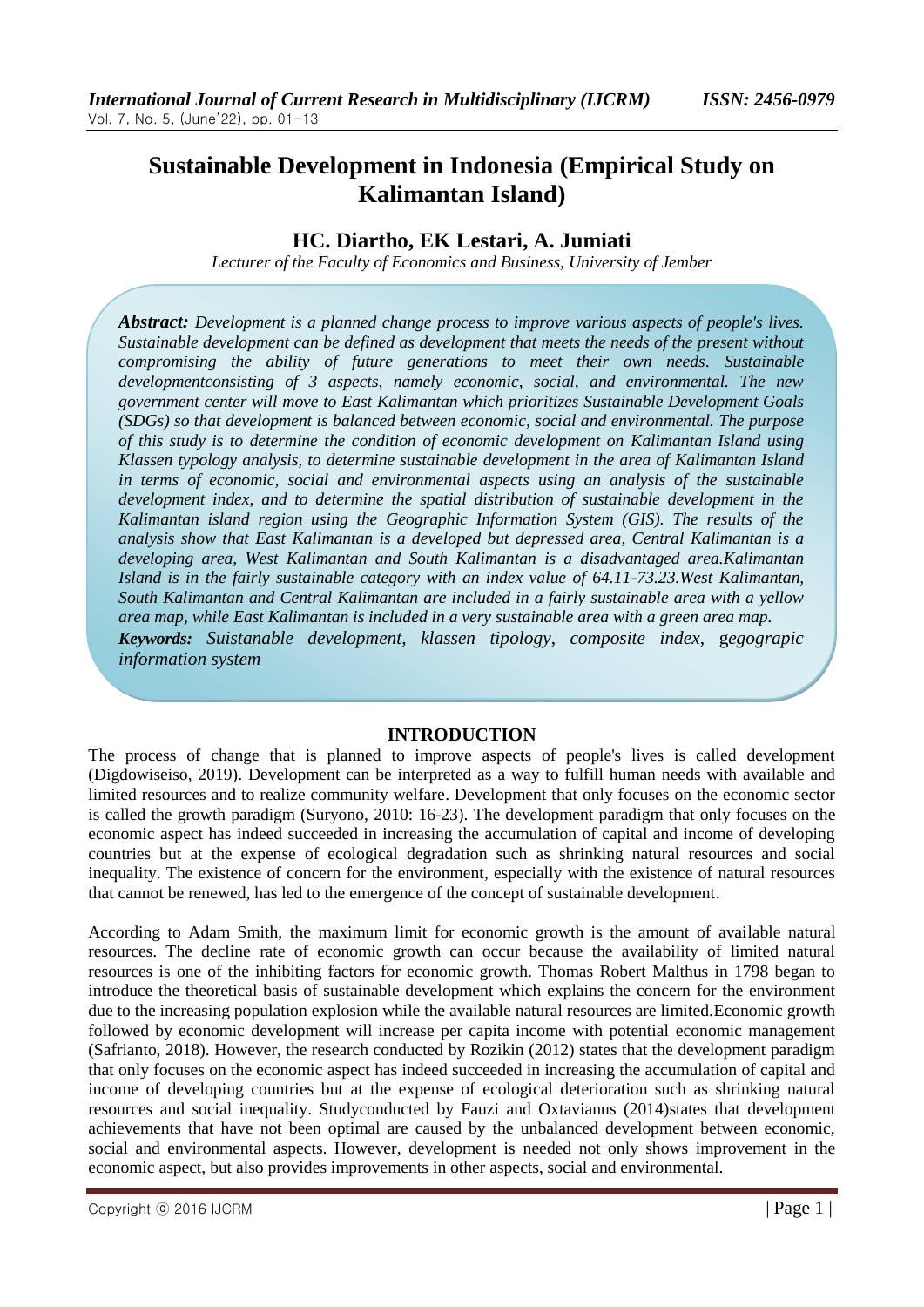In 1972, the Brundtland Commission (World Commission on Environmental and Development) raised environmental issues at the Stockholm conference regarding the importance of development that pays attention to environmental factors (Rozikin, 2012). Sustainable development is development that fulfills the needs of today's life without compromising the ability of future generations to meet their needs (Muktianto and Diartho, 2018). A balanced development strategy between economic, social and environmental aspects in sustainable development is needed in the long termaccompanied by good institutional aspects(Pratiwi, Santosa and Ashar, 2018). Prior to the concept of sustainable development, increasing economic growth was only the goal of a development without taking into account other aspects other than the economy such as social and environmental. Challenges in achieving sustainable development are problems and the complexity of the issue. High economic growth but not concerning in social and environment problems can raised a costs as the output of development risks(Erlinda, 2016). According to the study, although Indonesia's economic growth is at a positive 4-5%, when viewed from the social aspect, Indonesia's Human Development Index (HDI) is in the "moderate" category compared to other ASEAN countries, which is in the range of 60-70. Not only from the social aspect, according to Fauzi (2014) in Erlinda (2016) stating that in the results of the World Bank analysis, social costs will appear around 0.2%-7% of Gross National Income (GNP) if the development carried out is not sustainable.

According to Nijkamp and Vreeker (2000) in Erlinda (2016)the shift in sustainable development to the regional level is because the regions have clear demarcations and a certain degree of homogeneity so that more operational empirical analysis can be carried out. One of the efforts to spur regional socio-economic development as well as to reduce regional disparities and improve life sustainability is called regional development (Sosilowati et al., 2017).

## **LITERATURE REVIEW**

## **Sustainable Development Theory**

The concept of sustainable development has existed since Malthus in 1798 worried about the availability of land due to rapid population growth. Meadow published a publication that said that economic growth would be limited by the availability of natural resources in the future in a book entitled "The Limit to Growth" published in 1972. The production of goods and services resulting from limited availability of natural resources cannot be carried out continuously. Although it had received some criticism in the model used by "The Limit to Growth" this book was able to realize the importance of sustainable development (United Nations, 1987). The pillars of sustainable development are economic, social and environmental sustainability where all three must develop in a balanced way. If it does run unequally, it will be trapped in the conventional development model.

## **Regional Planning Theory**

Regional development is described in Law no. 17 of 2007 concerning the National Long-Term Development Plan for 2005-2025. The law states that in the utilization and development of natural resources, it is necessary to pay attention to regional autonomy policies in order to improve people's welfare, develop strategic and fast-growing regions and strengthen regional capacity and commitment to support sustainable development. Regional planning (regional planning) is an activity that creates an area to be better for a community, government and environment by utilizing existing resources and having a comprehensive, complete orientation, sticking to the principle of priority (Riyadi and Bratakusumah, 2003), (Dance, 2008). The form of regional spatial planning regulates the planning for the use of regional space. Meanwhile, regional development planning regulates the planning of activities in the region. The sectoral approach is one of the existing approaches in development planning(Dance, 2008). In thesectoralapproach, developmentactivities are groupedintoseveral sectors, that can be selected andanalyzedtoimprovedthe regional development. According toAnwar (2005)There are several types of regional characteristics, namely:

## **a. Developed region**

Areas that have developed. This area are usually used as centers of growth. Concentrations of growth include concentration of population, industry, government and potential markets.

## **b. The developing region**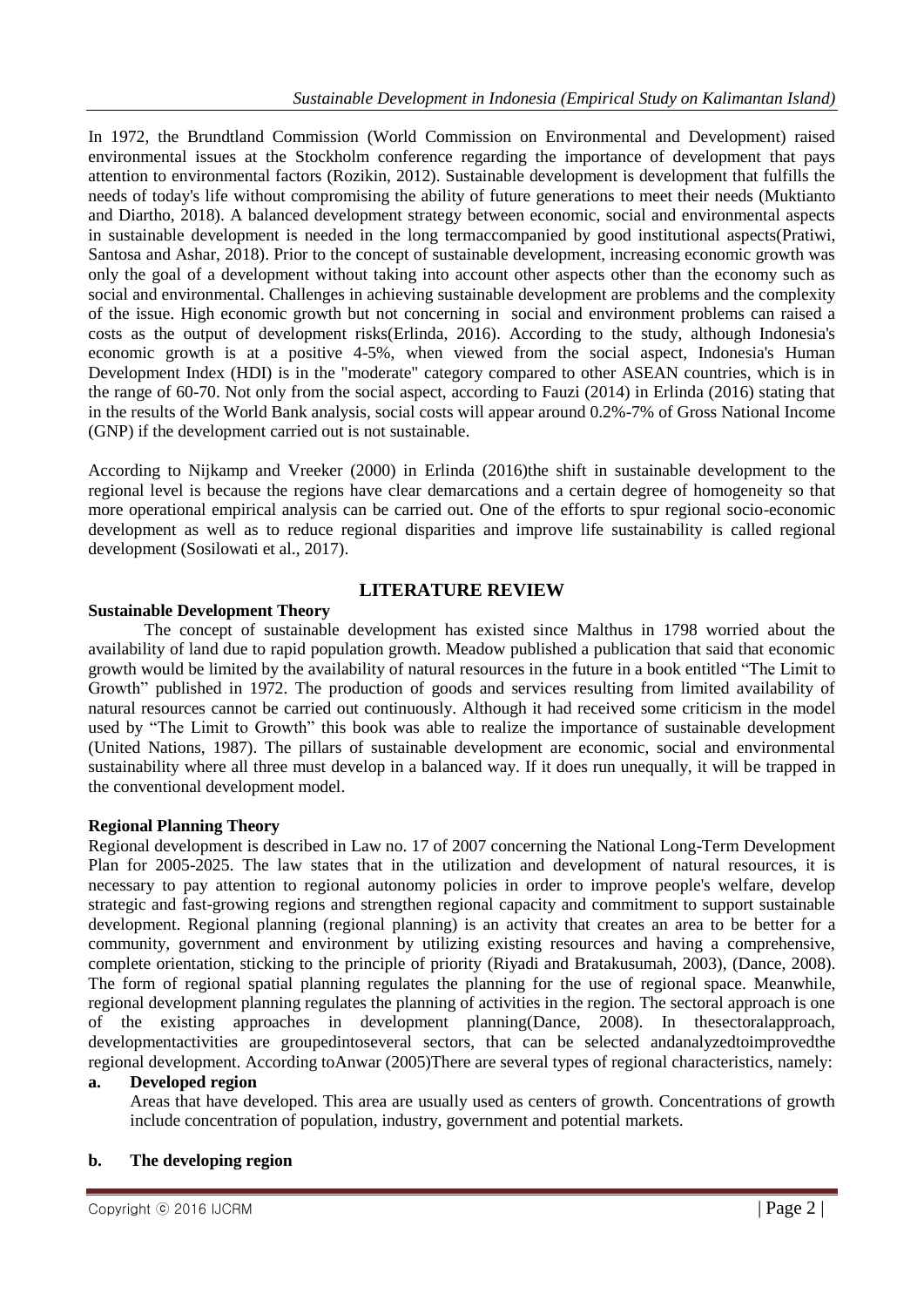The developing region is seen from its rapid growth as well as the support area of the developed region. The potential of natural resources, the level of income and job opportunities are high, but there has not been a pressure on social costs and overcrowding.

## **c. Pre-developedarea**

Pre-developedareas are areas with low growth rates but the potential for natural resources that are owned has not been managed properly. In addition, the level of population density, income and education are also relatively low.

## **d. Undeveloped area**

There are two characteristics of an undeveloped region. First, there is no natural resource potential or good location potential in the area so that it is naturally difficult to experience growth and development. Second, although the area has the potential for natural resources and a good location, it does not have the opportunity to develop this potential and tends to be exploited by other areas.

Regional planning is carried out on a spatial scale that is adjusted to administrative boundaries such as districts/cities and provinces. The objectives of regional planning include:

- **a.** Creating harmony between residents, activities and space
- **b.** Reducing regional disparities
- **c.** Even distribution of development in each region

According toArchibugi (2008)The application of regional planning theory is divided into four components, including:

## **a. Physical planning**

Physical planning is a planning for the physical development of the area that leads to the arrangement of the shape of the city with the city infrastructure network. This theory has also added environmental aspects. The form of regional planning is the master plan (spatial planning, agglomeration, land use and residential location).

b. **Macro-Economic Planning Macroeconomic planning is related to regional economic planning.**  The theory used in macro planning is the same as macroeconomic theory, namely economic development, labor, productivity, income, income distribution, economic growth, trade, consumption and investment. Regional economic policies to stimulate regional economic growth are called regional economic planning. This form of planning is found in the areas of accessibility such as financial institutions, savings and job opportunities.

## **c. Social planning**

Social planning is a plan that discusses education, social integrity, health, living and work conditions, crime and women and children. The directives carried out in this planning are directed to be the basis for regional social development programs. This form of planning is a policy related to the population (demographic).

## **d. Development planning**

Development planning is a planning related to development programs to achieve regional development.

## **Environmental Kuznet Curve (EKC)**

*Environmental Kuznet Curve(EKC)* is the relationship between the stages of economic development and environmental degradation which is described in the form of the Kuznet Curve(Theodore, 2003). According to this theory, if a country's income is still low, the focus of that country is to increase income through production and investment by ignoring environmental aspects. Environmental Kuznet Curve (EKC) is divided into three stages, namely pre-industrial, industrial economy and post-industrial economy(Idris, 2015). The Environmental Kuznet Curve (EKC) hypothesis explains that initially economic growth will increase environmental degradation because state income is still low so that it only focuses on increasing production without paying attention to environmental aspects. Then, economic growth at a certain point will realize that it is not only economic aspects that need to be considered but also other aspects such as environmental aspects. This particular point is then referred to as the turning point where economic growth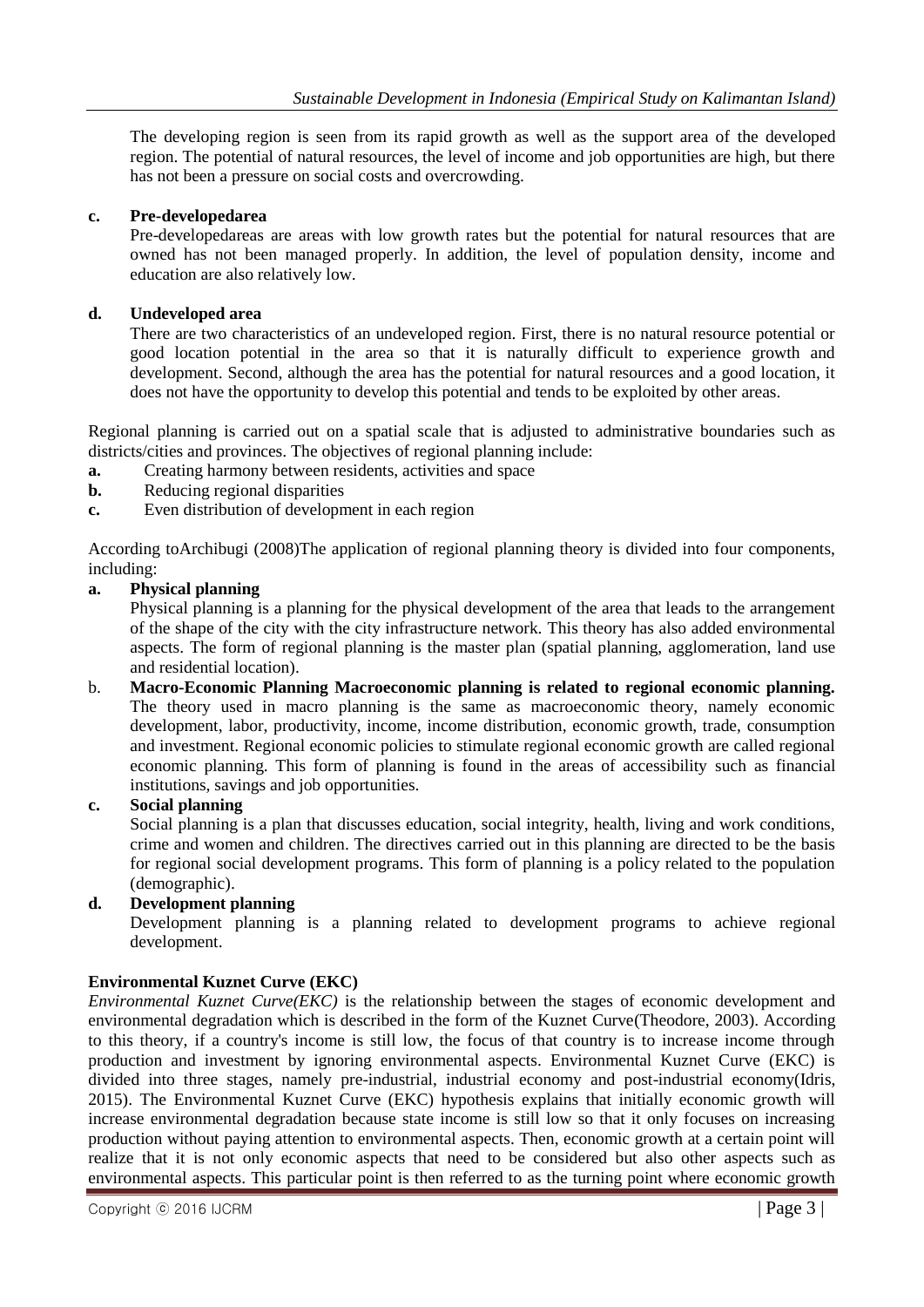will then reduce environmental degradation (Shaharira and Alinor 2013 in(Nikensari, Destilawati and Nurjanah, 2019)).



The curve above is a Environmental Kuznet Curve (EKC) inverted U curve that describes the relationship between economic growth and environmental degradation which is divided into three stages. In the first stage of economic growth through from the pre-industrial economy (agriculture) then there is a transition to stage two, namely the industrial economy and then to the third stage of the post-industrial economy with a service economy system. In the early stages, changes in the economic structure from rural to urban and from agriculture to industry and consumption growth resulted in increased environmental damage. Environmental damage occurs due to the rapid increase in pollution as a result of people being more interested in jobs and income than in clean air and water. At low income levels, The state will switch from agriculture to industry, causing an increase in police intensity as a race for mass production and consumption. The large use of natural resources, high pollution emissions and demands for increased output have resulted in environmental aspects tending to be neglected, resulting in an increase in environmental degradation. Meanwhile, ifit has reachedthe second stage where income levels are high and economic development is dominated by the postindustrial or service economy, awareness of environmental aspects will increase. The movement of the curve will be more balanced to bring the industrial sector to be more environmentally friendly. High pollution emissions and demands for increased output result in environmental aspects tend to be neglected, resulting in an increase in environmentaldegradation.Meanwhile, ifit has reachedthe third stage where income levels are high and economic development is dominated by the post-industrial or service economy, awareness of environmental aspects will increase. The movement of the curve will be more balanced to bring the industrial sector to be more environmentally friendly. High pollution emissions and demands for increased output result in environmental aspects tend to be neglected, resulting in an increase in environmental degradation. Meanwhile, ifit has reachedthe third stage where income levels are high and economic development is dominated by the post-industrial or service economy, awareness of environmental aspects will increase. The movement of the curve will be more balanced to bring the industrial sector to be more environmentally friendly.

## **RESEARCH METHODS**

This research is a descriptive quantitative study using data obtained from the Central Statistics Agency (BPS), the Ministry of Environment and Forestry of the Republic of Indonesia. This research was conducted in Indonesia in 2010-2019 precisely on Kalimantan or Kalimantan Island. Kalimantan Islandconsists of 5 provinces, including West Kalimantan, South Kalimantan, Central Kalimantan, East Kalimantan, and North Kalimantan, where North Kalimantan is a division of the province of East Kalimantan. In this study using data analysis methods, including Klassen Typology, Composite Index for Sustainable Development (ISD), and Geographic Information Systems (GIS).*Geographic Information System (GIS)*.

#### **Klassen Typology**

Klassen typology analysis is an analytical tool used to describe the pattern and structure of a region's economic growth(Sjafrizal, 2008). This analytical tool can be used through 2 approaches, namely the sectoral approach and the regional or regional approach. The regional or regional approach is used to determine the classification of an area based on the main indicators, namely growth and income or Gross Regional Domestic Product (GRDP) per capita of the region.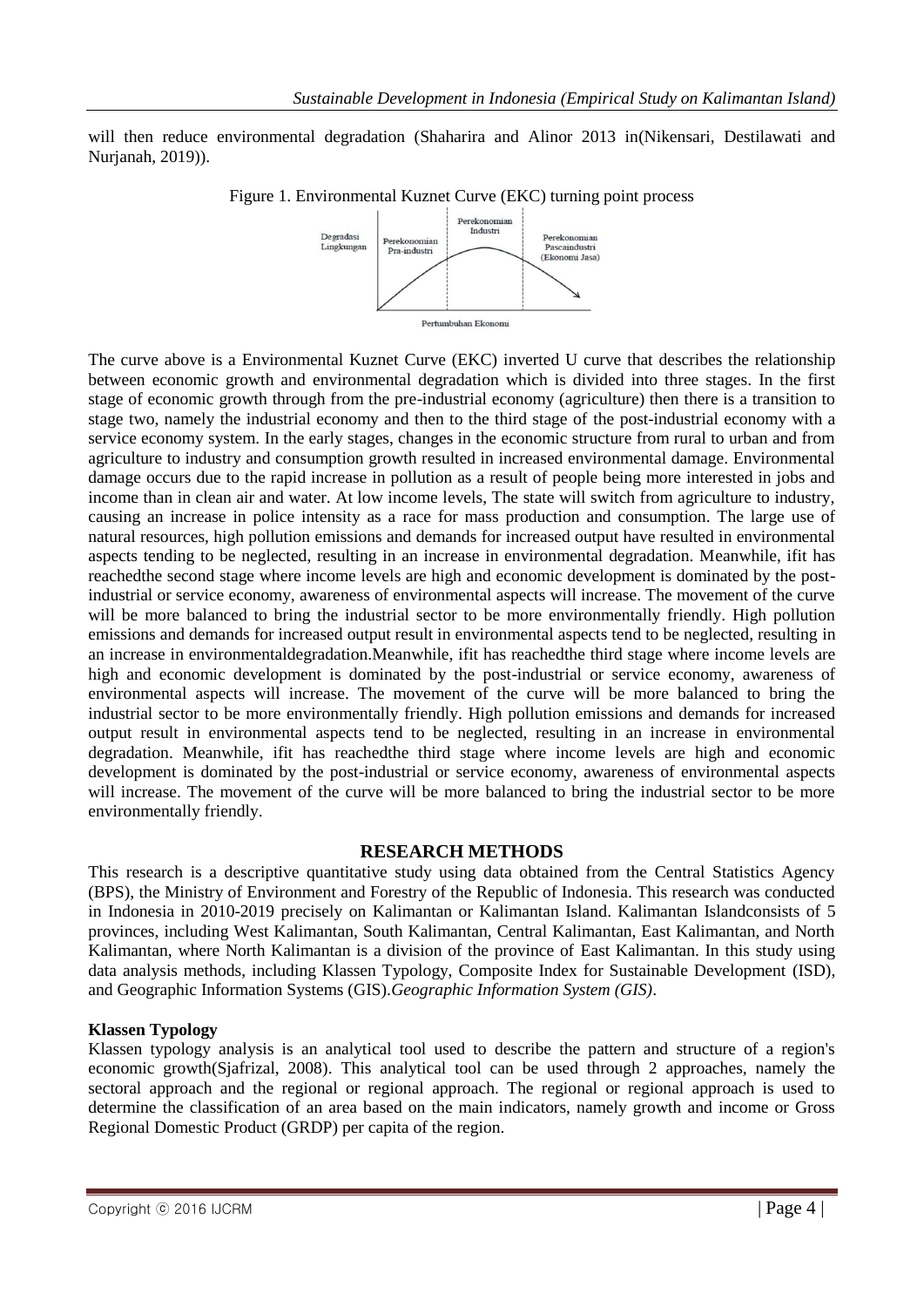| Rate   |            |                |  |  |
|--------|------------|----------------|--|--|
| Growth |            |                |  |  |
| (r)    |            |                |  |  |
|        |            |                |  |  |
|        | ri > r     | ri < r         |  |  |
| Per    |            |                |  |  |
| GDP    |            |                |  |  |
| Capita |            |                |  |  |
| (y)    |            |                |  |  |
|        | (Quadrant  | (Quadrant II)  |  |  |
|        | I)         | Developed but  |  |  |
| yi > y | Developed  | Depressed Area |  |  |
|        | and Fast-  |                |  |  |
|        | Growing    |                |  |  |
|        | Region     |                |  |  |
|        | (Quadrant  | (Quadrant IV)  |  |  |
| yi < y | III)       | Underdeveloped |  |  |
|        | Developing | regions        |  |  |
|        | Area       |                |  |  |
|        |            |                |  |  |

Table1. Regional Division Based on Klassen Typology

Source :(Sjafrizal, 2008)

ri : growth rate of each province

r : National average growth rate

yi: GRDP per capita per province

y : National average GRDP per capita

The criteria for regional division based on the Klassen typology are explained as follows:

- a. Quadrant I: is a developed and fast-growing region that has a higher rate of economic growth and GRDP per capita than the national average
- b. Quadrant II: is a developed but depressed region that has a higher GRDP per capita but the rate of economic growth is lower than the national average
- c. Quadrant III: is a developing area that has a higher economic growth rate but GRDP per capita is lower than the national average
- d. Quadrant IV: is an underdeveloped area that has a lower rate of economic growth and GRDP per capita than the national average

## **Sustainable Development Composite Index (ISD)**

In the preparation of the Composite Sustainable Development Index (ISD), it is necessary to identify a number of parameters from the three pillars of sustainable development, namely economic, social and environmental. Then an analysis of the interaction relationship between the key parameters of each pillar was carried out in order to obtain the results of the key parameters as a constituent of the Composite Index for Sustainable Development (ISD).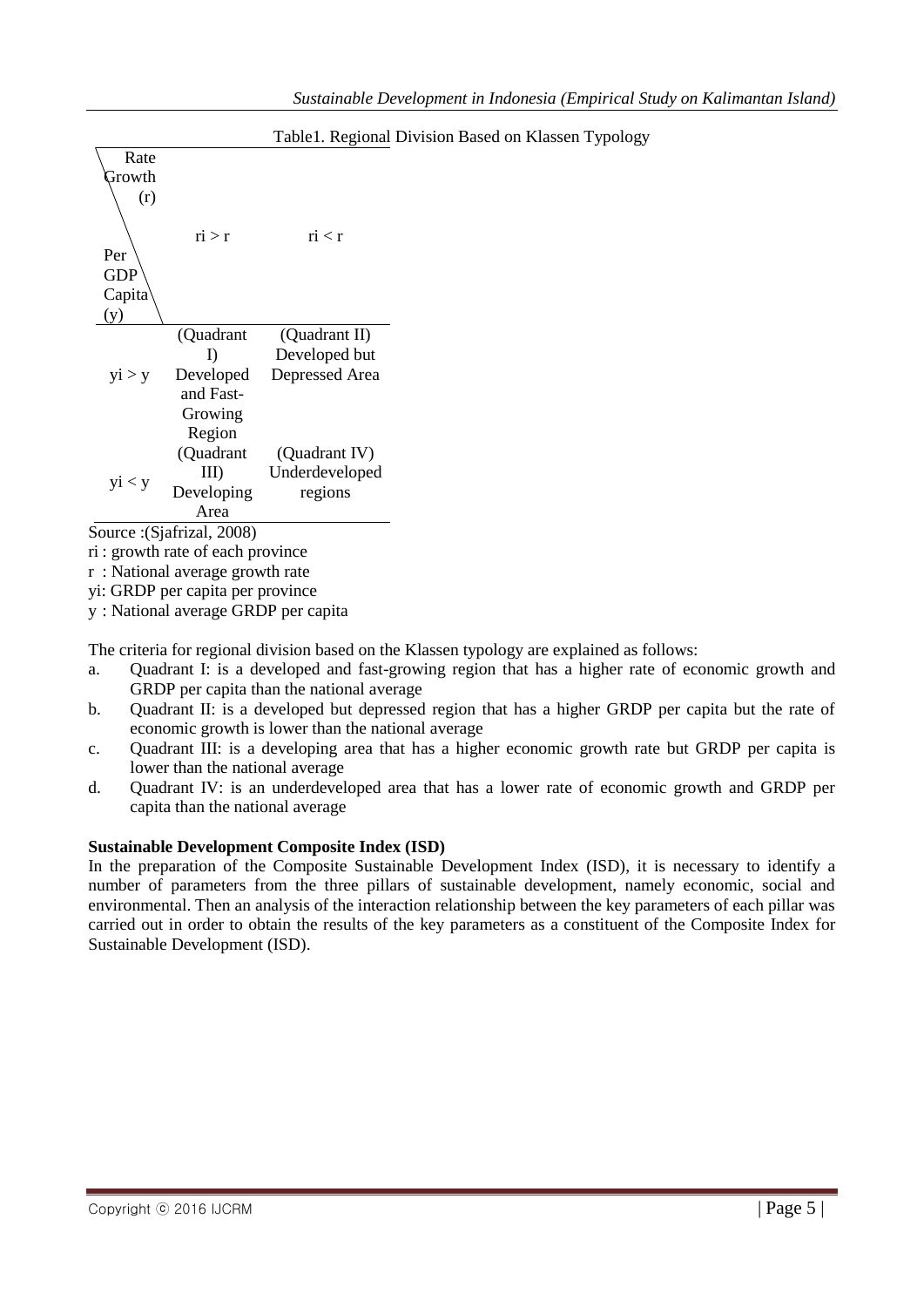

Figure 2. Preparation of the Sustainable Development Index

The steps in the preparation of the Sustainable Composite Index (ISD) based on the composition of the composite index by OECD (2008)andKondyli (2010)there are seven stages that are carried out sequentially, including:

## **a. Preparation of the theoretical framework**

The theoretical framework provide a basis for selecting and mixing single indicators into composite indicators. The theoretical framework required can determine the phenomenon to be carried out with the elements that make up a measurement accurately.

## **b. Identification and selection of indicators**

Identification and selection of indicators is carried out to select indicators based on their level of reliability related to data availability, spatial coverage, and according to the phenomenon being measured and having a relationship between each indicators. The combination of variables should be considered if the data obtained is difficult.

## **c. Lost data imputation**

The imputation of missing data is carried out to describe the conditions of development in the field if the available data is incomplete. There are three other methods of imputing missing data cases: a) excluding records with missing data, b) single imputation such as replacement with the mean or median regression, c) there is imputation such as the Monte Carlo Algorithm(Oxtavianus, 2014)

#### **d. Data normalization**

Normalization of data is needed due to the difference in units of each indicator used. Normalized indicators will produce comparable indicator values. The minimum-maximum method is one of the data normalization methods by performing linear transformations on the original data. With the following formula:

$$
Normalization = \frac{x - \textit{nilaimin}}{\textit{nilaimax} - \textit{nilaimin}} x \ 100
$$

Information:

| X         | $=$ normalized value               |
|-----------|------------------------------------|
| min value | $=$ minimum or lowest value limit  |
| max value | $=$ maximum or highest value limit |

## **e. Weight Determination**

Weight Determination has done by giving the same weight to each indicator. There are 2 approaches taken, namely partial and composite between indicators. In the preparation of the composite index of sustainable development, it can be divided into 2, namely from the constituent indicators GDP, Human Development Index (HDI), and Environtment Quality Index (EQI) from the development side (economic, social and environmental). So there are 2 scenarios in the calculation of the Composite Index of sustainable development, namely:

1) The same weighting between the constituent indicators is by giving the same weight to each indicator EQĪ

$$
ISD = \frac{Index\ of GDP + HDI + B}{3}
$$

2) Equal weighting between the sides of sustainable development (economic, social and environmental) where GRDP represents the economic aspect, Environtment Quality Index (EQI) represents the environmental aspect, while Human Development Index (HDI) represents 2 aspects, namely economic and social. Then the weighting is done as follows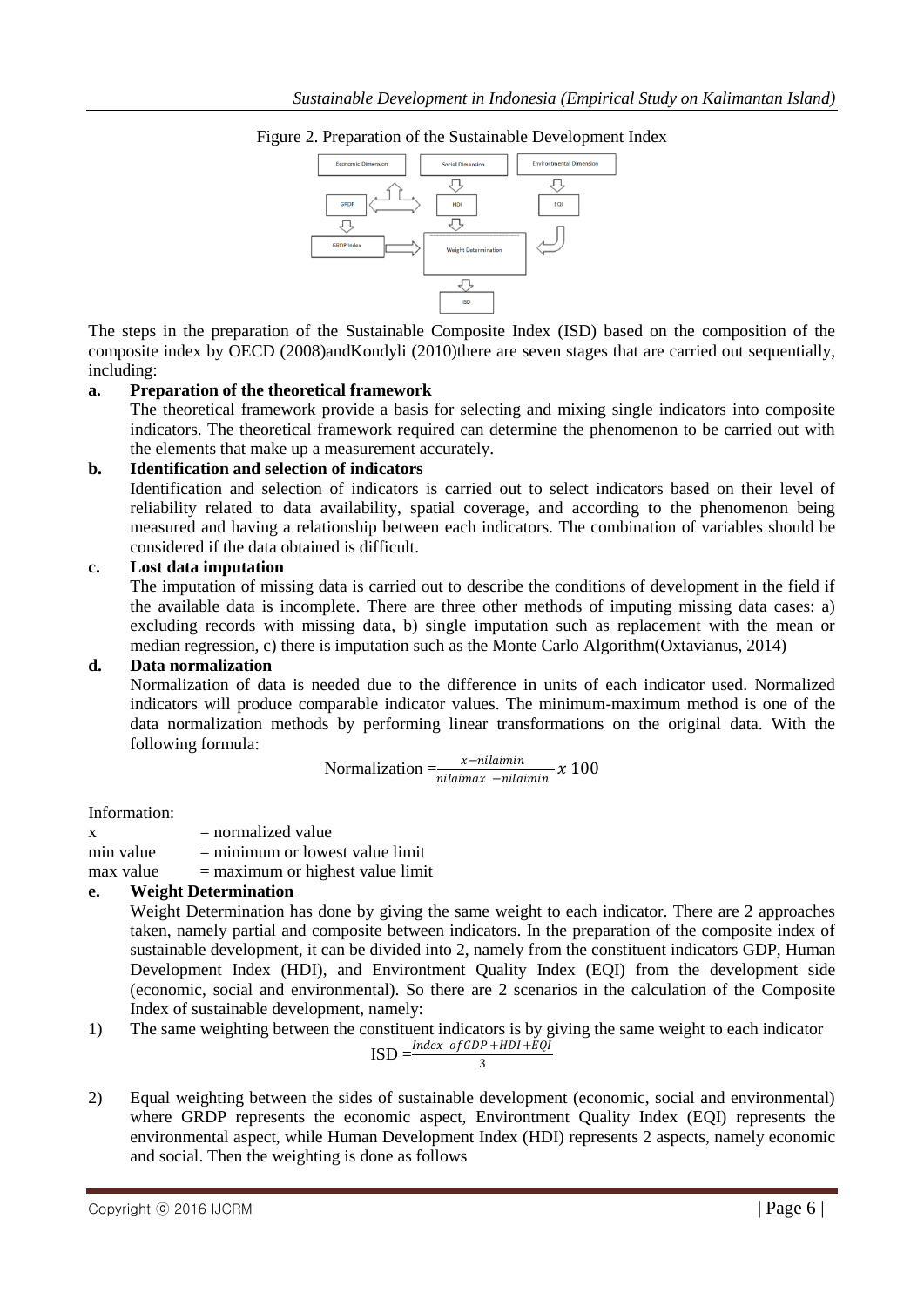$\text{ISD} = \frac{\text{Index of GDP} + (3xHDI) + (2xEQI)}{6}$ 

6

### **f. Aggregation**

Aggregation is based on the indicators used which can be linear, geometric or multi-criteria analysis. In linear and geographic aggregation, the resulting weights will express the trade off between indicators. While the multi-criteria analysis looks for a compromise between two or more of the goals that have been set. In this study, linear aggregation was used. Linear aggregation is a combination of indicators that is carried out by adding up each indicator with a set weight to form a composite index of sustainable development (ISD).

### **g. Presentation and dissemination of results**

Presentation and dissemination of results is the last stage in the preparation of the composite index. Assessment of sustainable regional development aims to see the development and policies of a region in accordance with the principles of sustainable development.

#### Table**Error! No text of specified style in document.**Sustainable Development Index Value Table

| <b>Index Value</b>  | Criteria        |
|---------------------|-----------------|
| $0.00 - 25.00$      | Bad             |
|                     | (Unsustainable) |
| $25.01 - 50.00$     | Less (Less      |
|                     | Sustainable)    |
|                     | Sufficient      |
| $50.01 - 75.00$     | (Sufficiently   |
|                     | Sustainable)    |
| $75.01 - 100.00$    | Good (Highly    |
|                     | Sustainable)    |
| annaa (Thamma at al | つハハ             |

Source :(Thamrin et al., 2007)

#### **Geographical Information System (GIS) / Geographical Information System (GIS)**

Geographic Information System (GIS) serves to improve the ability to analyze spatial information for planning and decision making for spatial database analysis. The presentation of the information generated in this analysis is in the form of graphics and uses a map as an interface. The analysis process in this study uses an application called GeoDa. This application is useful for displaying spatial data, creating maps and performing spatial data analysis. The steps in conducting a Geographic Information System (GIS) analysis are as follows:

- a. Define the problem or key question
- b. Collect and prepare the necessary data
- c. Define analytical methods and tools
- d. Carry out the analysis process
- e. Check and improve analysis results

(Latifah, Samsuri and Rahmawaty, 2018)

## **DATA ANALYSIS AND DISCUSSION**

### **Klassen Typology**

The results of the analysis using the classification typology are as follows

| Table2. Calculation result of average growth rate (r) |             |
|-------------------------------------------------------|-------------|
|                                                       | The         |
| Province                                              | calculation |
|                                                       | results     |
| West Kalimantan                                       | 5.32        |
| Central Kalimantan                                    | 6.55        |
| South Kalimantan                                      | 5.09        |
| East Kalimantan                                       | 2.82        |
| Indonesia                                             | 5 38        |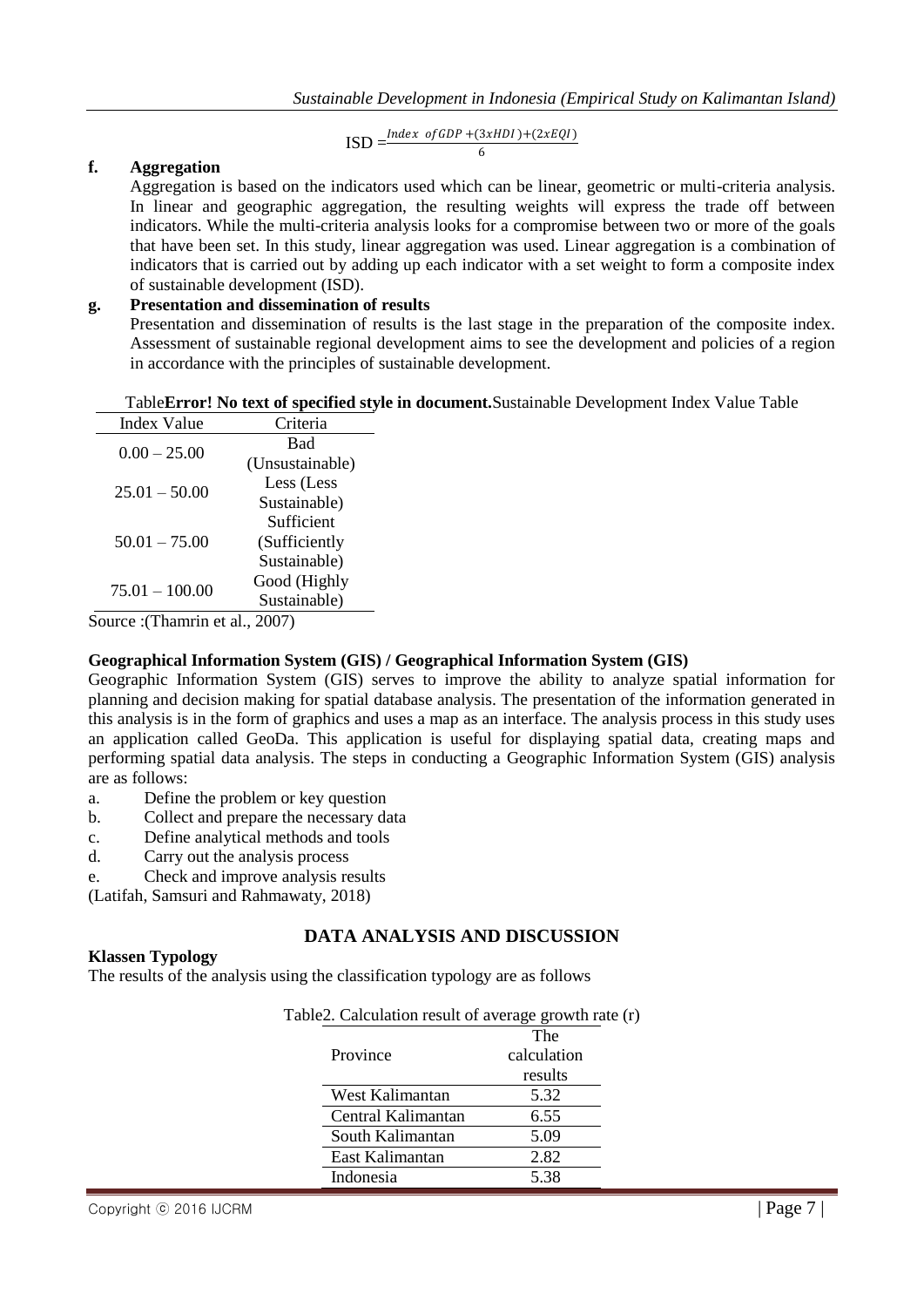|           | Table3. Calculation result of average GRDP per capita (y) |                 |  |
|-----------|-----------------------------------------------------------|-----------------|--|
|           | Province                                                  | The calculation |  |
|           |                                                           | results         |  |
|           | West Kalimantan                                           | 23163228        |  |
|           | Central Kalimantan                                        | 31052994        |  |
|           | South Kalimantan                                          | 27509993        |  |
|           | East Kalimantan                                           | 126835504       |  |
| Indonesia |                                                           | 34813156        |  |
|           |                                                           |                 |  |

#### Source: processed data

Source: processed data

Based on table 4.5 shows that the average value of the growth rate in Indonesia is 5.38. In the province of West Kalimantan the average growth rate is 5.32, which is lower than the average growth rate in Indonesia. In Central Kalimantan, the average growth rate is 6.55, which is higher than the average growth rate in Indonesia. In the province of South Kalimantan, the average growth rate is 5.09, which is lower than the average growth rate in Indonesia. In the province of East Kalimantan the average growth rate is 2.82, which is lower than the average growth rate in Indonesia.

Based on table 4.6 shows that the average value of GRDP per capita in Indonesia is 34,812,156. In the province of West Kalimantan the average GRDP per capita is 23,163,228, which is lower than the average GRDP per capita in Indonesia. In the province of Central Kalimantan, the average GRDP per capita is 31,052,994, which is lower than the average GRDP per capita in Indonesia. In the province of South Kalimantan the average GRDP per capita is 27,509.993, which is lower than the average GRDP per capita in Indonesia. In the province of East Kalimantan, the average GRDP per capita is126,835,504 which means higher thanthe average GRDP per capita in Indonesia.

Table4. Classification of Provinces in Kalimantan Island according to Klassen Typology 2010-2019

| Rate<br>Growth (r) |           |            |
|--------------------|-----------|------------|
|                    |           |            |
|                    |           |            |
|                    | ri > r    | ri < r     |
|                    |           |            |
| <b>GRDP</b> Per    |           |            |
| Capita (y)         |           |            |
|                    | Quadrant  | Quadrant   |
|                    | T         | п          |
|                    | Developed | Developed  |
|                    | and Fast- | hut        |
| yi > y             | Growing   | Depressed  |
|                    | Region    | Area       |
|                    |           | (East      |
|                    |           | Kalimantan |
|                    |           | $\lambda$  |
|                    | Quadrant  | Quadrant   |
|                    | Ш         | IV         |
|                    | Developin | Underdevel |
|                    | g Area    | oped       |
|                    | (Central  | regions    |
| yi < y             | Kalimanta | (West      |
|                    | n)        | Kalimantan |
|                    |           | South      |
|                    |           | Kalimantan |
|                    |           |            |
|                    |           |            |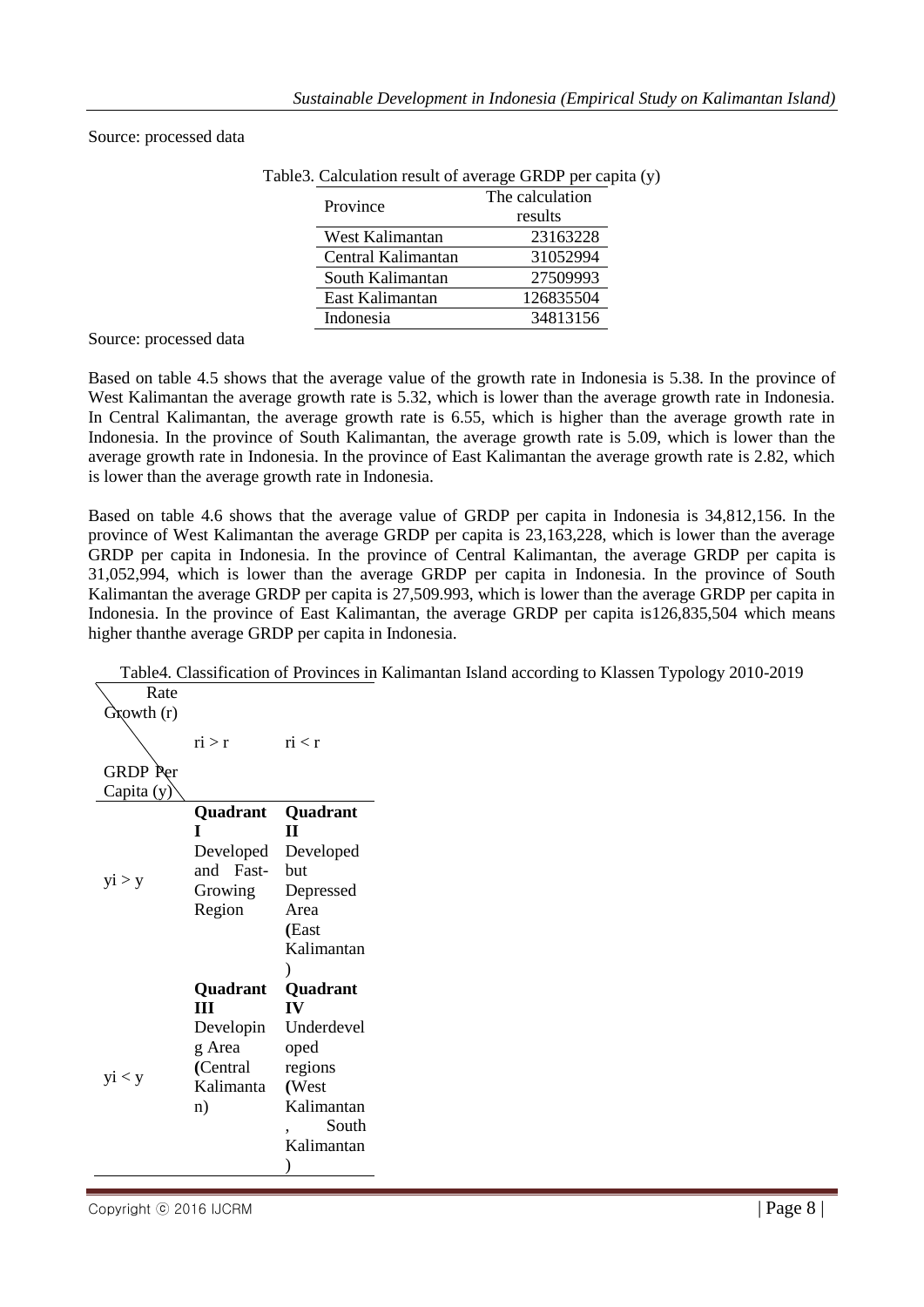Source: processed data

According to table 4.3 on the island of Kalimantan, there are no areas that meet the classification in quadrant I (developed and fast growing areas). There are no regions with an average rate of economic growth and an average GRDP per capita higher than the national average. West Kalimantan and South Kalimantan are classified as underdeveloped areas where the average economic growth rate and average GRDP per capita are lower than the national average. East Kalimantan Province is a developed but depressed region with an average GRDP per capita higher than the national average while the average growth rate is lower than the national average. Central Kalimantan Province is a developing region with an average growth rate higher than the national average, while the average per capita GRDP is lower than the national average.

## **Sustainable Development Composite Index (ISD)**

### **[First Stage] Preparation of Ttheoretical Framework**

The theoretical basis for sustainable development was introduced by Thomas Robert Malthus in 1798 which explained the concern for the environment due to the increasing population explosion while the available natural resources were limited. The World Commission on Environment and Development (WCED) states that sustainable development is development that can meet the needs of the present without compromising the ability of future generations to meet their own needs (United Nations, 1987).

### **[Second Stage] Identification and selection of indicators**

Sustainable development has three aspects that must be met, namely economic, social and environmental. In each of these aspects, one indicator is used that has a role in measuring the achievement of sustainable development. In the economic aspect, the indicators of the Gross Regional Domestic Product per Capita (GRDP) and the Human Development Index(HDI) are used. In the social aspect, the Human Development Index (HDI) indicator is used. In the environmental aspect, the Environmental Quality Index (EQI) indicator is used.

#### **[Third Stage] Lost Data Imputation**

In this study, there are limitations in obtaining indicator data in one of the provinces, namely North Kalimantan. This is because North Kalimantan is the result of the division of the province of East Kalimantan. Therefore, the scope of the area studied only covers 4 provinces, including the provinces of West Kalimantan, Central Kalimantan, South Kalimantan and East Kalimantan.

#### **[Fourth Stage] Data Normalization**

In this research, normalization is focused on economic aspect data, namely the Gross Regional Domestic Product per Capita indicator. Normalization of data using the minimum-maximum method with a value range of 0-100. If using the minimum-maximum method, there will be two possibilities, namely if the province has a value below the minimum then the value will be normalized with a value of 0 while if the province has a value above the maximum it will be normalized with a value of 100.

| Variable    | Unit.   | Max        | Min       |
|-------------|---------|------------|-----------|
| <b>GRDP</b> |         |            |           |
| Per         | Rupiah  | 72,217,000 | 2,795,868 |
| Capita      |         |            |           |
| HDI         | Percent | 100        |           |
| <b>EOI</b>  | Percent | 100        |           |

|  |  | Table 5. Boundary Values for Data Normalization |  |  |  |  |
|--|--|-------------------------------------------------|--|--|--|--|
|--|--|-------------------------------------------------|--|--|--|--|

The maximum value of GRDP per capita refers to the 2019 GDP per capita target of IDR 72,217,000 listed in the 2015-2019 RPJMN. The minimum value of GRDP per capita refers to the urban poverty line in 2010 of Rp. 232,989 per month or equivalent to Rp. 2,795,868 per year. The selection of the urban poverty line in 2010 was based on the base year of GRDP at constant prices. Other variables such as HDI and EQI do not need to normalize the data because the available data is in the form of a percentage.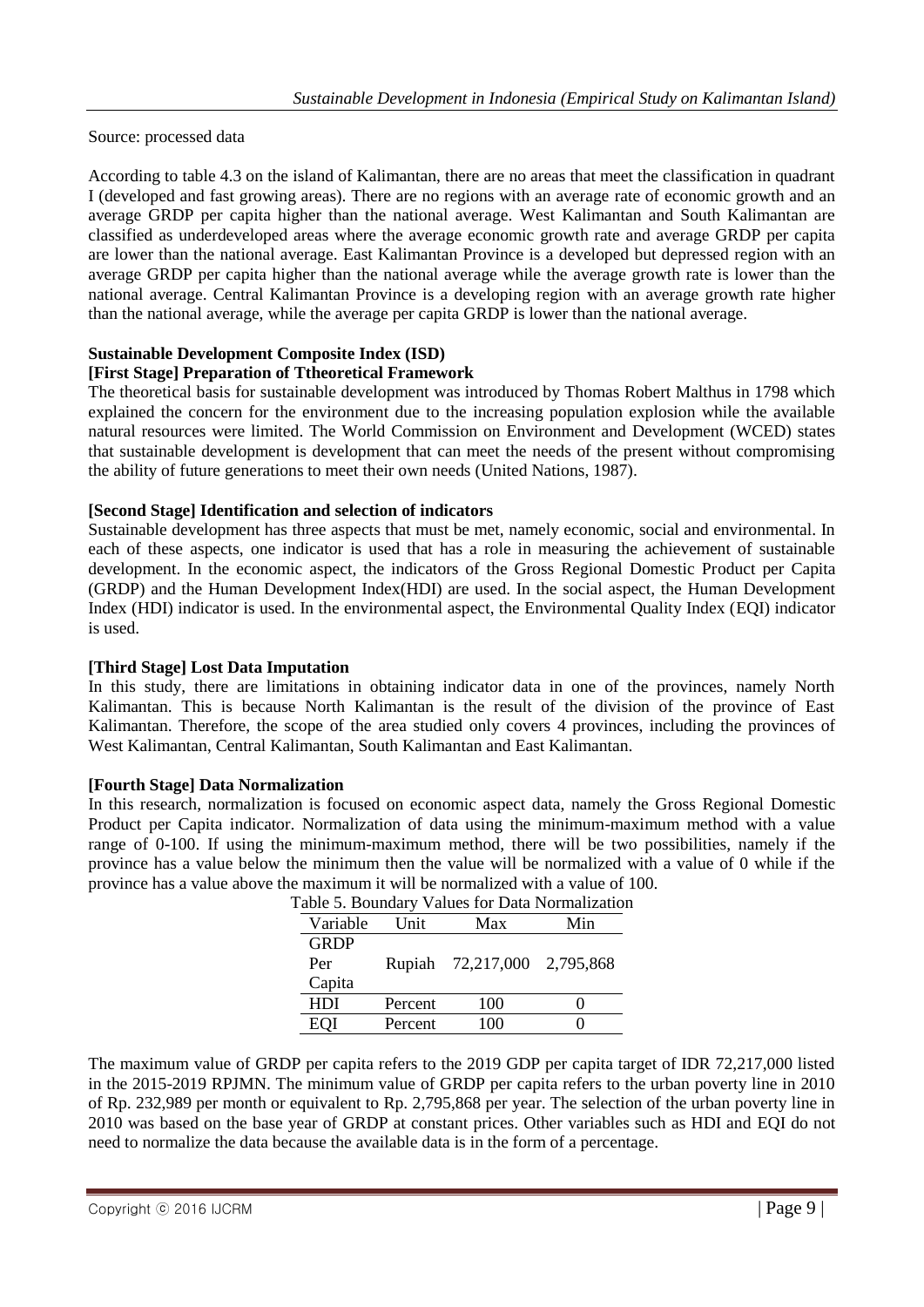|                       |       |       |       | Table 6 Normalization of GRDP data per Capita |             |        |       |       |       |       |
|-----------------------|-------|-------|-------|-----------------------------------------------|-------------|--------|-------|-------|-------|-------|
| Province              | 2010  | 2011  | 2012  | 2013                                          | 2014        | 2015   | 2016  | 2017  | 2018  | 2019* |
| West<br>Kalimantan    | 24.08 | 25.11 | 26.31 | 27.62 28.69                                   |             | 29.76  | 30.99 | 32.27 | 33.58 | 34.97 |
| Central<br>Kalimantan | 32.64 | 34.27 | 35.96 | 37.90                                         | 39.50       | 41.52  | 43.36 | 45.48 | 47.18 | 49.22 |
| South<br>Kalimantan   | 29.71 | 31.36 | 32.77 |                                               | 34.04 35.18 | -36.00 | 37.08 | 38.58 | 40.07 | 41.21 |
| East<br>Kalimantan    | 100   | 100   | 100   | 100                                           | 100         | 100    | 100   | 100   | 100   | 100   |
|                       | - -   |       |       |                                               |             |        |       |       |       |       |

Table 6 Normalization of GRDP data per Capita

Source: processed data

#### **[Fifth Stage] Weight Determination**

The weighting that will be used in this research is scenario 2 because the weighting in scenario 2 is more balanced between development dimensions and provides opportunities for areas that are not too advanced in the economic sector but are able to develop other sectors such as social and environmental. In scenario 2, the weighting is the same between the sides of sustainable development (economic, social and environmental) where GRDP represents the economic aspect, EQI represents the environmental aspect, while HDI represents 2 aspects, namely economic and social. Then the weighting is done as follows

$$
IPB = \frac{Index\ PDRB + (3xIPM) + (2xIKLH)}{6}
$$

Based on the above equation, the GRDP indicator is given a weight of 1/6, HDI of 3/6 or and EQI of 2/6 or 1/3.

|            |       |       |       | Table 7Sustainable Development Index (scenario 2) |       |       |       |       |       |        |
|------------|-------|-------|-------|---------------------------------------------------|-------|-------|-------|-------|-------|--------|
| Province   | 2010  | 2011  | 2012  | 2013                                              | 2014  | 2015  | 2016  | 2017  | 2018  | 2019*  |
| West       | 60.46 | 60.10 | 59.59 | 59.78                                             | 60.00 | 63.05 | 62.18 | 63.23 | 63.45 | 61.63  |
| Kalimantan |       |       |       |                                                   |       |       |       |       |       |        |
| Central    | 55.21 | 60.23 | 63.06 | 63.26                                             | 63.92 | 60.34 | 61.48 | 65.75 | 66.00 | 64.31  |
| Kalimantan |       |       |       |                                                   |       |       |       |       |       |        |
| South      | 56.96 | 58.27 | 57.72 | 57.88                                             | 58.85 | 64.89 | 65.61 | 65.08 | 67.00 | 66.96  |
| Kalimantan |       |       |       |                                                   |       |       |       |       |       |        |
| East       |       |       |       |                                                   |       |       |       |       |       |        |
| Kalimantan | 73.06 | 76.26 | 77.67 | 77.68                                             | 78.24 | 80.80 | 79.58 | 76.72 | 83.22 | 81.93  |
| Kalimantan |       |       |       |                                                   |       |       |       |       |       | 72.22. |
| island     | 64 11 | 66.65 | 67.65 | 68.35                                             | 68.91 | 70.65 | 70.40 | 70.96 | 73.23 |        |

#### **[Sixth Stage] Aggression**

Source: processed data

#### **[Seventh Stage] Presentation and Dissemination**

Based on the calculation of the sustainable development index, it shows that the value of the sustainable development index on the island of Kalimantan has increased every year from 2010 to 2018 while in 2019 it has decreased.

|                           |            | Table 8 Classification of Sustainable Development on the Island of Kalimantan |            |            |            |            |            |            |       |            |
|---------------------------|------------|-------------------------------------------------------------------------------|------------|------------|------------|------------|------------|------------|-------|------------|
| Province                  | 2010       | 2011                                                                          | 2012       | 2013       | 2014       | 2015       | 2016       | 2017       | 2018  | 2019*      |
| West<br>Kalimanta<br>n    | enoug<br>h | enoug<br>h                                                                    | enoug      | enoug<br>h | enoug<br>h | enoug<br>h | enoug<br>h | enoug<br>h | enoug | enoug<br>h |
| Central<br>Kalimanta<br>n | enoug<br>h | enoug<br>h                                                                    | enoug<br>h | enoug<br>h | enoug<br>h | enoug<br>h | enoug<br>h | enoug<br>h | enoug | enoug<br>h |

Table 8 Classification of Sustainable Development on the Island of Kalimantan

Copyright  $\odot$  2016 IJCRM  $\parallel$  Page 10  $\parallel$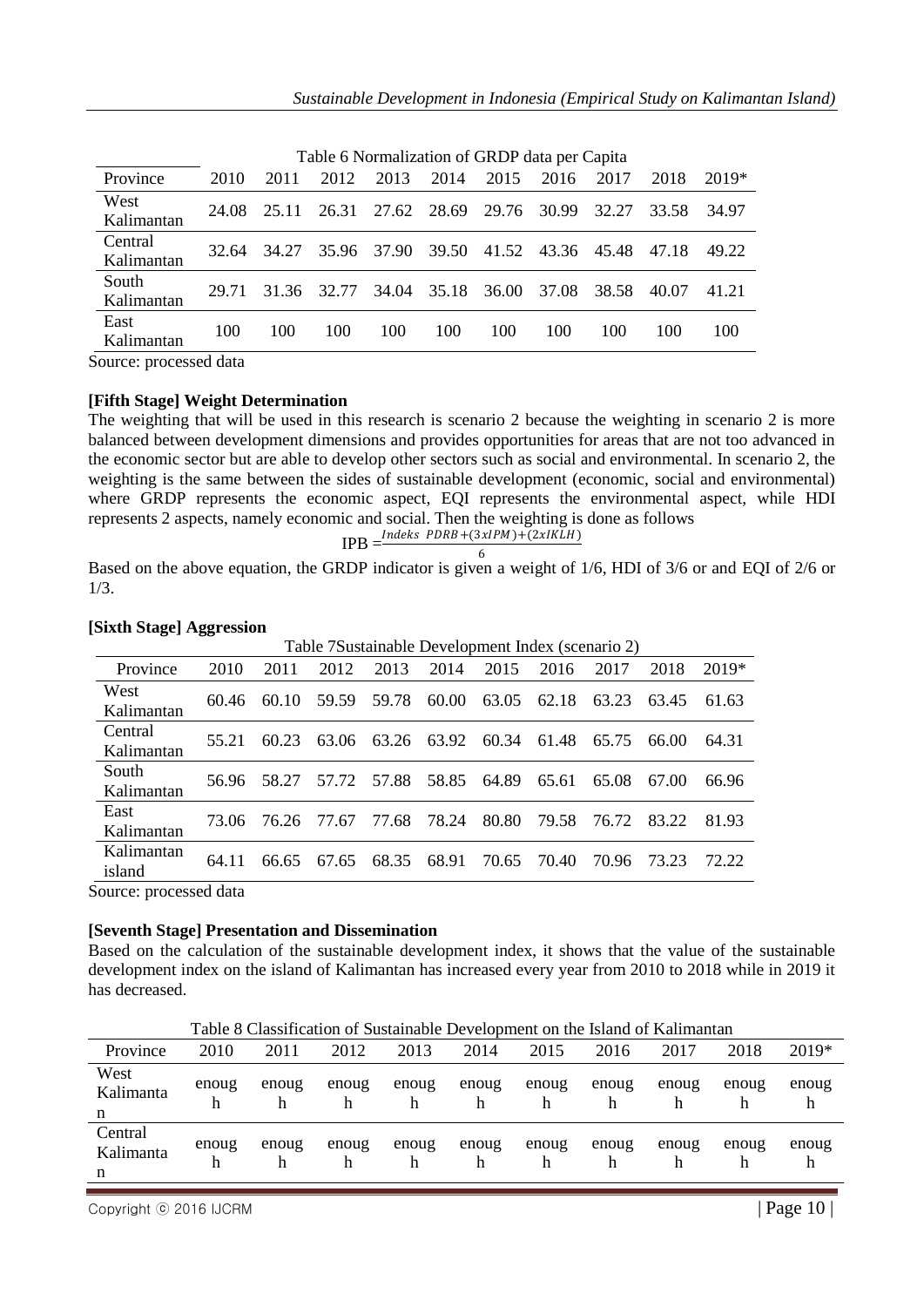|  | Sustainable Development in Indonesia (Empirical Study on Kalimantan Island) |
|--|-----------------------------------------------------------------------------|
|--|-----------------------------------------------------------------------------|

| South<br>Kalimanta<br>n | enoug<br>h | enoug<br>h | enoug<br>h | enoug<br>h | enoug<br>h | enoug<br>h | enoug | enoug<br>h | enoug<br>h | enoug<br>h |
|-------------------------|------------|------------|------------|------------|------------|------------|-------|------------|------------|------------|
| East<br>Kalimanta<br>n  | enoug<br>h | good       | good       | good       | good       | good       | good  | good       | good       | good       |
| Kalimanta               | enoug      | enoug      | enoug      | enoug      | enoug      | enoug      | enoug | enoug      | enoug      | enoug      |
| n island                | h          | h          | h          | h          | h          | h          |       | h          |            | h          |

Source: processed data

In the table above, it can be seen that the province of East Kalimantan in 2011 to 2019 was classified as good (very sustainable). Meanwhile, other provinces such as West Kalimantan, South Kalimantan and Central Kalimantan are classified as moderate (sufficiently sustainable). Overall, it can be seen that the island of Kalimantan in 2010-2019 was in the category of being quite sustainable.

### **Geographic Information System**

Figure 3 shows a map of the spatial distribution of regional sustainable development implementation. Figure 3 Map of the Distribution of Sustainable Development on the Island of Kalimantan



Black color means bad area (unsustainable) with an index value range of  $0 - 25$ , red color means less area (less sustainable) with an index value range of  $25.1 - 50$ , yellow means an adequate area (quite sustainable) with an index value range of 50.1-75 , and green means good (very sustainable) with an index value range of 75.1-100. Figure 4.3 above shows that the provinces of West Kalimantan, South Kalimantan and Central Kalimantan are included in the yellow category, which means the area is quite sustainable. The average value of the sustainable development index for the province of West Kalimantan is 44.42, South Kalimantan is 56.51 and Central Kalimantan is 57.76.

## **DISCUSSION**

In the Klassen typology analysis, this study uses economic aspects, namely indicators of the growth rate of GRDP and income or Gross Regional Domestic Product (GRDP) per capita of the region. Based on the theory of economic growth, according to Harrod Domar, development is related to economic aspects such as the provision of capital and investment(Suryono, 2010). In the classic concept of regional economic growth, Myrdal states that regional income is reflected in one of the ways by investment(Ukhwatul et al., 2019). Development on the spatial dimension is an effort that is applied to regional development planning(Harun, 2016). The results of the study indicate that there are no regions that meet the classification in quadrant I (developed and fast growing regions) for economic development on the island of Kalimantan. This means that on the island of Kalimantan there are no areas with an average GRDP growth rate and per capita income that is higher than the national average. East Kalimantan province is included in quadrant II (developed but depressed areas). Central Kalimantan province is included in quadrant III (developing area). The provinces of West Kalimantan and South Kalimantan are included in quadrant IV (lagging areas). Based on Sarnowo(2017)mentions that there are no provinces on the island of Kalimantan that are included in quadrant I (developed and fast growing regions). In his research, the province of East Kalimantan is included in the developed but depressed area, the province of Central Kalimantan is included in the developing area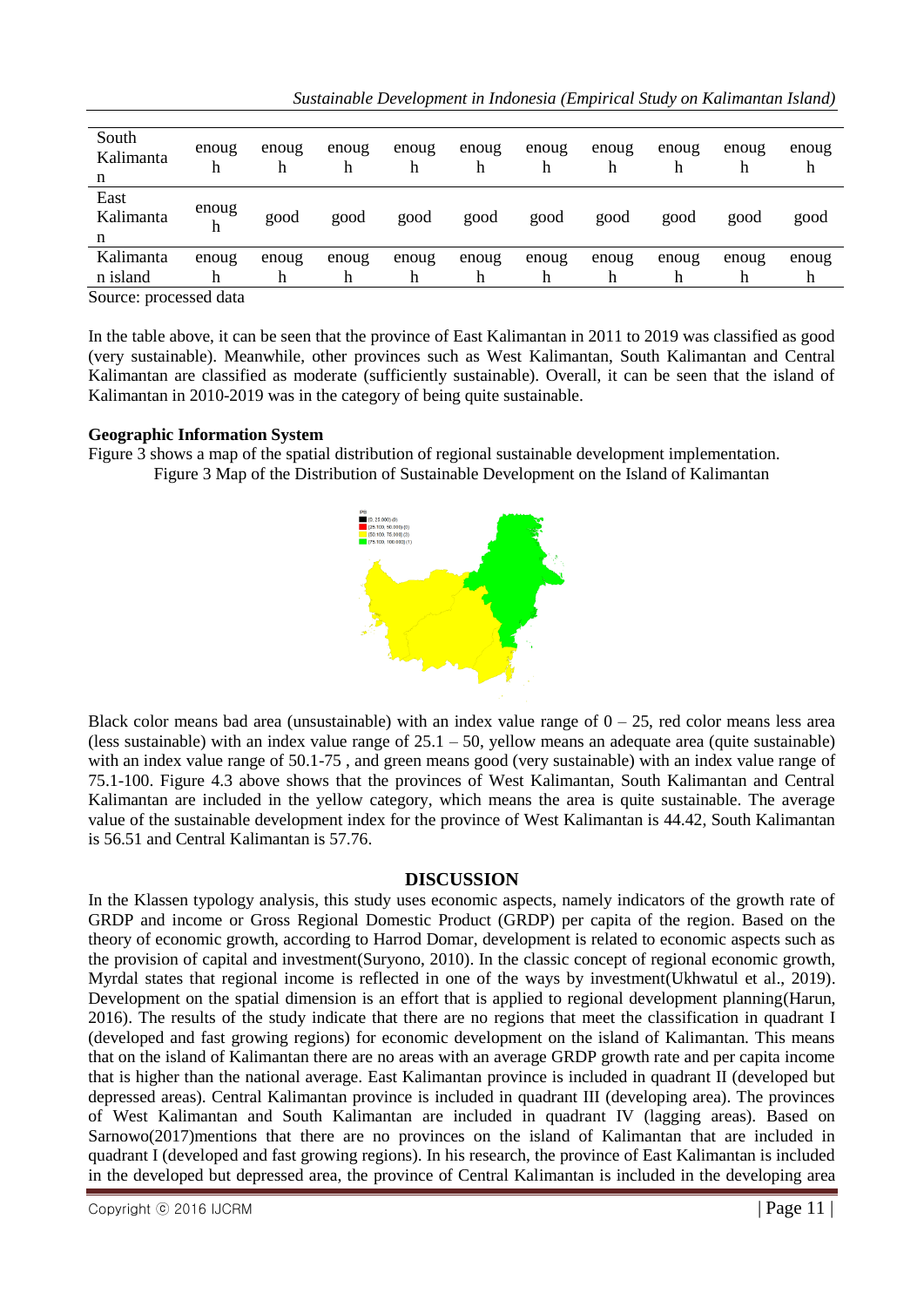while the province of West Kalimantan and South Kalimantan are included in the relatively underdeveloped area. This is also in line with research(Pradipta, 2016)which states that the province of East Kalimantan is a developed but depressed area.

Based on the results of the composite index analysis of sustainable development, the index value mostly increased until 2010 to 2018 and decreased in 2019. Kalimantan Island is included in a fairly sustainable area. In detail, it is stated that the Provinces of West Kalimantan, South Kalimantan and Central Kalimantan are included in a moderately sustainable region, while East Kalimantan is a highly sustainable region. Based on the results of the analysis of the implementation of sustainable development on the island of Kalimantan spatially, it shows that the green color on the map of the island of Kalimantan means that it is included in a highly sustainable area, while the yellow color means that it is included in a fairly sustainable area.

Almost all provinces on the island of Kalimantan are included in the criteria for being quite sustainable which is in line with research(Fauzi and Oxtavianus, 2014). The research states that the province on the island of Kalimantan is included in the criteria for being quite sustainable. This is also in line with the theory of sustainable development which states that the pillars of sustainable development are economic, social and environmental sustainability where all three must develop in a balanced manner. However, this is contrary to the theory stated by Kuznet in the Environmental Kuznet Curve (EKC) hypothesis. The Environmental Kuznet Curve (EKC) hypothesis explains that initially economic growth will increase environmental degradation because it only focuses on increasing production without paying attention to environmental aspects. It can't be proven because mostly, the area of Kalimantan Island is included in a fairly sustainable area.

## **CONCLUSIONS, IMPLICATIONS, SUGGESTIONS, AND LIMITATIONS**

## **Conclusion**

Based on the research above, it can be concluded that:

- 1. Regional division criteria based on the results of Klassen typology analysis, East Kalimantan is a developed but depressed area, Central Kalimantan is a developing area, West Kalimantan and South Kalimantan is an underdeveloped area.
- 2. Based on the results of the analysis of the sustainable development index as a whole, Kalimantan Island is in the moderately sustainable category with an index value between64.11-73.23.The provinces of West Kalimantan, South Kalimantan and Central Kalimantan are included in the moderately sustainable region, while the East Kalimantan Province is included in the highly sustainable region.
- 3. Spatially the distribution of sustainable development on the island of Kalimantan shows that the provinces of West Kalimantan, South Kalimantan and Central Kalimantan are included in a fairly sustainable area with a yellow area map, while East Kalimantan Province is included in a very sustainable area with a green area map.

#### **Suggestion**

Based on the research conducted, the authors provide the following suggestions:

- 1. The need to maintain the value of the sustainable development index, especially in the province of East Kalimantan while still utilizing the existing economic potential and being able to prosper the community without ignoring or damaging the environment, considering that from the results of the study only East Kalimantan province is included in the very sustainable category.
- 2. In future research, it is recommended to develop an analysis of the implementation of sustainability on the island of Kalimantan on a city/district basis

## **BIBLIOGRAPHY**

- *[1] Anwar, A. (2005) Inequality of Regional and Rural Development Critical Review. Bogor: P4W Press.*
- *[2] Archibugi, F. (2008) Plannig Theory from political debate to the methodological reconstruction. Springer.*
- *[3] Arsyad, L. (1999) Introduction to regional economic planning and development. Yogyakarta: BPFE Gajah Mada University.*
- *[4] Central Bureau of Statistics (2009) Practical Guideline for Calculation of Gross Regional Domestic Product for Regencies/Cities. Jakarta: Central Bureau of Statistics.*